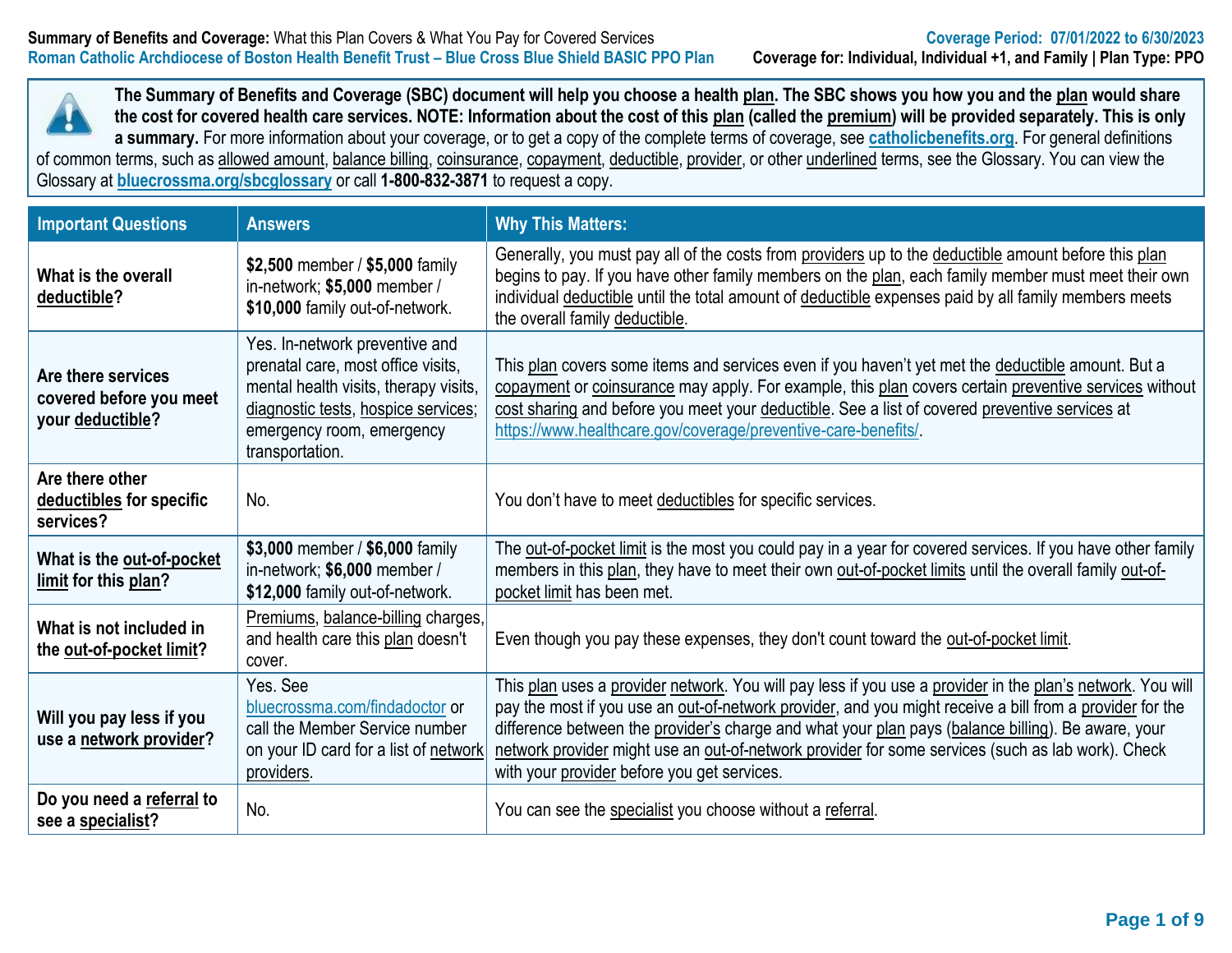All **copayment** and **coinsurance** costs shown in this chart are after your **deductible** has been met, if a **deductible** applies.  $\blacktriangle$ 

|                                                           |                                                  | <b>What You Will Pay</b>                                                |                                                                                                      | <b>Limitations, Exceptions, &amp; Other</b><br><b>Important Information</b>                                                                                                                                                                                                                                                                                                       |  |
|-----------------------------------------------------------|--------------------------------------------------|-------------------------------------------------------------------------|------------------------------------------------------------------------------------------------------|-----------------------------------------------------------------------------------------------------------------------------------------------------------------------------------------------------------------------------------------------------------------------------------------------------------------------------------------------------------------------------------|--|
| <b>Common Medical Event</b>                               | <b>Services You May Need</b>                     | <b>In-Network</b><br>(You will pay the<br>least)                        | <b>Out-of-Network</b><br>(You will pay the<br>most)                                                  |                                                                                                                                                                                                                                                                                                                                                                                   |  |
|                                                           | Primary care visit to treat an injury or illness | \$30 / visit                                                            | 40% coinsurance                                                                                      | Deductible applies first for out-of-<br>network; family or general practitioner,<br>internist, OB/GYN physician,<br>pediatrician, geriatric specialist, nurse<br>midwife, licensed dietician nutritionist,<br>multi-specialty provider group, or by a<br>physician assistant or nurse<br>practitioner designated as primary<br>care; a telehealth cost share may be<br>applicable |  |
| If you visit a health care<br>provider's office or clinic | Specialist visit                                 | \$50 / visit; \$30 /<br>chiropractor visit; \$30<br>/ acupuncture visit | 40% coinsurance;<br>40% coinsurance /<br>chiropractor visit;<br>40% coinsurance<br>acupuncture visit | Deductible applies first for out-of-<br>network; includes physician assistant<br>or nurse practitioner designated as<br>specialty care; limited to 18<br>chiropractor visits per plan year;<br>limited to 12 acupuncture visits per<br>plan year; a telehealth cost share may<br>be applicable                                                                                    |  |
|                                                           | Preventive care/screening/immunization           | No charge                                                               | 40% coinsurance<br>(routine adult exams<br>not covered)                                              | Deductible applies first for out-of-<br>network; limited to age-based<br>schedule and / or frequency; a<br>telehealth cost share may be<br>applicable. You may have to pay for<br>services that aren't preventive. Ask<br>your provider if the services needed<br>are preventive. Then check what your<br>plan will pay for.                                                      |  |
| If you have a test                                        | Diagnostic test (x-ray, blood work)              | \$30                                                                    | 40% coinsurance                                                                                      | Deductible applies first for out-of-<br>network; copayment applies per<br>service date; pre-authorization may<br>be required                                                                                                                                                                                                                                                      |  |
|                                                           | Imaging (CT/PET scans, MRIs)                     | 20% coinsurance                                                         | 40% coinsurance                                                                                      | Deductible applies first; pre-<br>authorization may be required                                                                                                                                                                                                                                                                                                                   |  |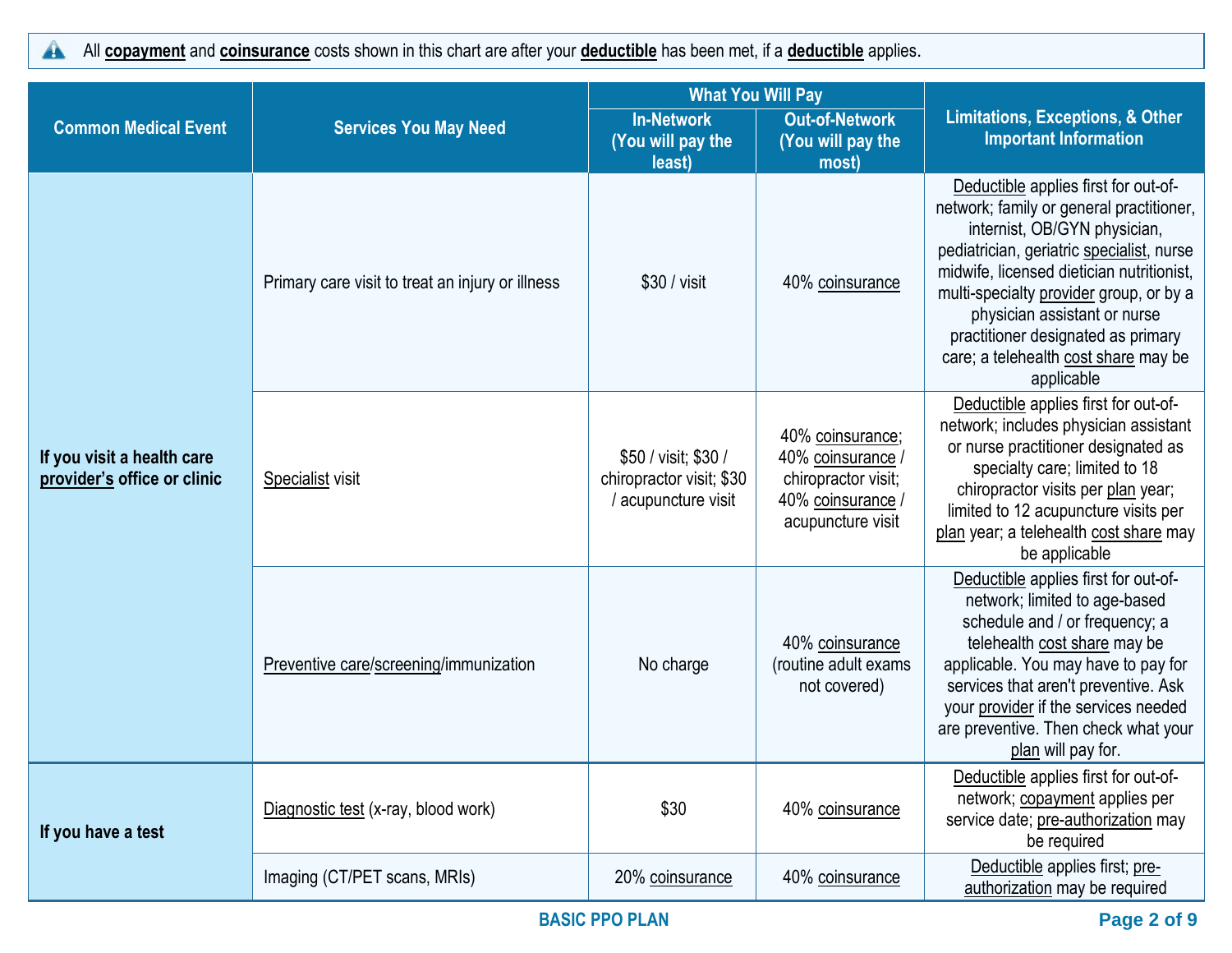|                                                                                                                                                                 |                              | <b>What You Will Pay</b>                                                                                |                                |                                                                                                                                                                                                                               |  |
|-----------------------------------------------------------------------------------------------------------------------------------------------------------------|------------------------------|---------------------------------------------------------------------------------------------------------|--------------------------------|-------------------------------------------------------------------------------------------------------------------------------------------------------------------------------------------------------------------------------|--|
| <b>Common Medical Event</b>                                                                                                                                     | <b>Services You May Need</b> | <b>In-Network</b><br><b>Out-of-Network</b><br>(You will pay the<br>(You will pay the<br>least)<br>most) |                                | <b>Limitations, Exceptions, &amp; Other</b><br><b>Important Information</b>                                                                                                                                                   |  |
|                                                                                                                                                                 | Generic drugs                | Retail: \$15<br>Mail: \$30                                                                              | Not covered                    | Deductible does not apply<br>Pharmacy has a separate out-of-<br>pocket maximum of \$1,500 for<br>individual coverage and \$3,000 for<br>family coverage<br>Retail (up to 31-day supply)/Mail or<br>Retail (32-90-day supply)  |  |
| If you need drugs to treat<br>your illness or condition<br>More information about<br>prescription drug coverage<br>is available at<br>www.catholicbenefits.org/ | Preferred brand drugs        | Retail: \$35<br>Mail: \$30                                                                              | Not covered                    | Deductible does not apply<br>Pharmacy has a separate out- of-<br>pocket maximum of \$1,500 for<br>individual coverage and \$3,000 for<br>family coverage<br>Retail (up to 31-day supply)/Mail or<br>Retail (32-90-day supply) |  |
| health/rx.htm<br>or 877-430-8633                                                                                                                                | Non-preferred brand drugs    | Retail: \$55<br>Mail: \$110                                                                             | Not covered<br>family coverage | Deductible does not apply<br>Pharmacy has a separate out-of-<br>pocket maximum of \$1,500 for<br>individual coverage and \$3,000 for<br>Retail (up to 31-day supply)/Mail or<br>Retail (32-90-day supply)                     |  |
|                                                                                                                                                                 | <b>Specialty drugs</b>       | Same copays as<br>non-specialty drugs,<br>with the exception of<br>PrudentRx-eligible<br>prescriptions. | Not covered                    | 30% coinsurance for PrudentRx-<br>eligible specialty prescriptions. <sup>1</sup>                                                                                                                                              |  |

<sup>&</sup>lt;sup>1</sup> The PrudentRx program is designed to lower your out-of-pocket costs by assisting you with enrollment in drug manufacturers' discount copay cards/assistance programs. When enrolled in PrudentRx, your out-of-pocket cost will be **\$0** for medications included on the PrudentRx exclusive specialty drug list. If you opt out, you will be responsible for the 30% coinsurance. Please visit **[www.catholicbenefits.org](http://www.catholicbenefits.org/)** for more details.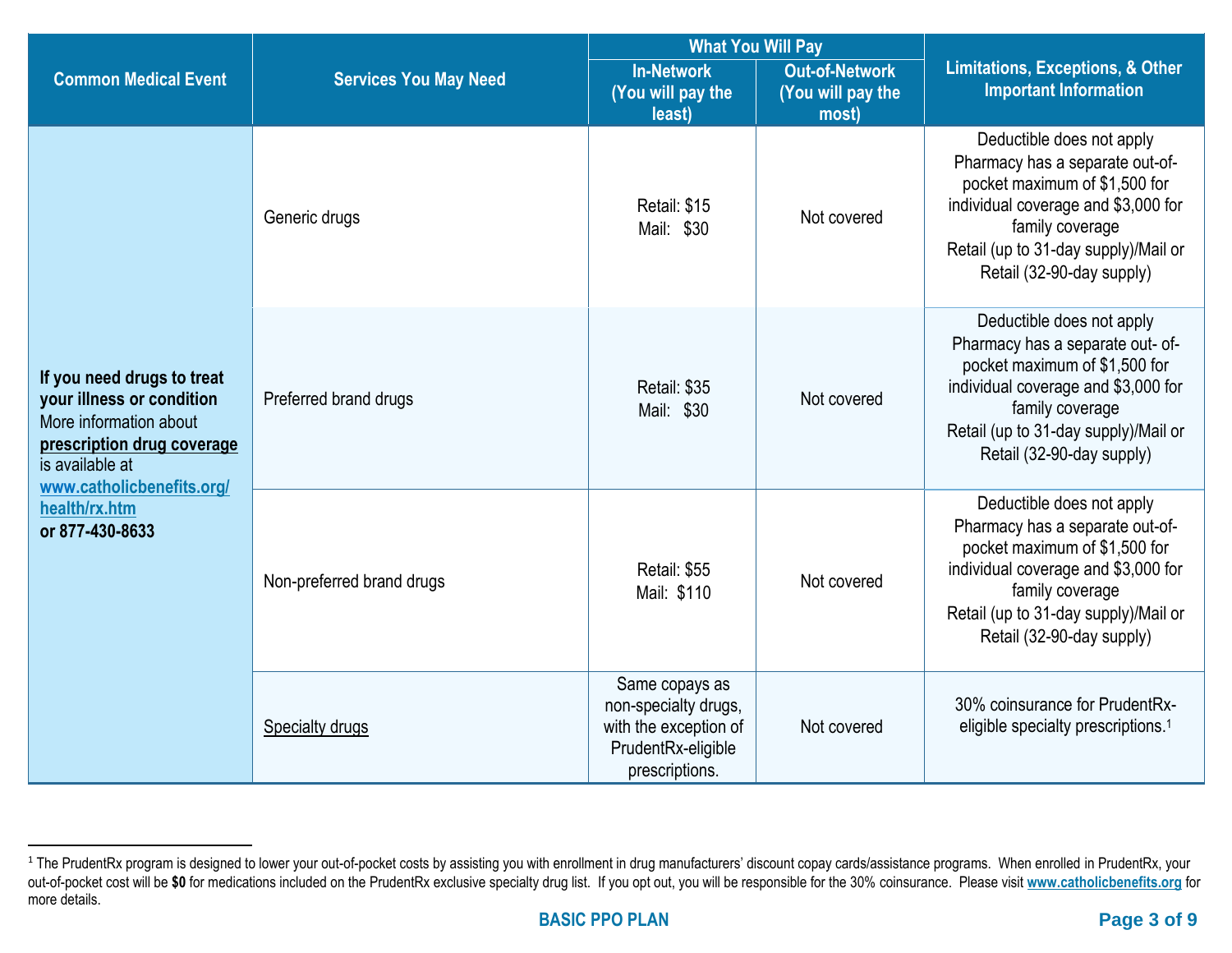|                                                   |                                                | <b>What You Will Pay</b>                                                 |                                                     |                                                                                                                                                        |  |
|---------------------------------------------------|------------------------------------------------|--------------------------------------------------------------------------|-----------------------------------------------------|--------------------------------------------------------------------------------------------------------------------------------------------------------|--|
| <b>Common Medical Event</b>                       | <b>Services You May Need</b>                   | <b>In-Network</b><br>(You will pay the<br>least)                         | <b>Out-of-Network</b><br>(You will pay the<br>most) | <b>Limitations, Exceptions, &amp; Other</b><br><b>Important Information</b>                                                                            |  |
| If you have outpatient                            | Facility fee (e.g., ambulatory surgery center) | 20% coinsurance                                                          | 40% coinsurance                                     | Deductible applies first; pre-<br>authorization required for certain<br>services                                                                       |  |
| surgery                                           | Physician/surgeon fees                         | 20% coinsurance                                                          | 40% coinsurance                                     | Deductible applies first; pre-<br>authorization required for certain<br>services                                                                       |  |
|                                                   | Emergency room care                            | \$250 / visit;<br>deductible does not<br>apply                           | \$250 / visit:<br>deductible does not<br>apply      | Copayment waived if admitted                                                                                                                           |  |
| If you need immediate<br>medical attention        | Emergency medical transportation               | No charge                                                                | No charge                                           | None                                                                                                                                                   |  |
|                                                   | Urgent care                                    | \$50 / visit                                                             | 40% coinsurance                                     | Deductible applies first for out-of-<br>network; a telehealth cost share may<br>be applicable                                                          |  |
| If you have a hospital stay                       | Facility fee (e.g., hospital room)             | 20% coinsurance                                                          | 40% coinsurance                                     | Deductible applies first; pre-<br>authorization required                                                                                               |  |
|                                                   | Physician/surgeon fees                         | 20% coinsurance                                                          | 40% coinsurance                                     | Deductible applies first; pre-<br>authorization required                                                                                               |  |
| If you need mental health,                        | Outpatient services                            | \$30 / visit                                                             | 40% coinsurance                                     | Deductible applies first for out-of-<br>network; a telehealth cost share may<br>be applicable; pre-authorization<br>required for certain services      |  |
| behavioral health, or<br>substance abuse services | Inpatient services                             | 20% coinsurance                                                          | 40% coinsurance                                     |                                                                                                                                                        |  |
| If you are pregnant                               | Office visits                                  | No charge for<br>prenatal care; 20%<br>coinsurance for<br>postnatal care | 40% coinsurance                                     | Deductible applies first except for in-<br>network prenatal care; cost sharing<br>does not apply for in-network<br>preventive services; maternity care |  |
|                                                   | Childbirth/delivery professional services      | 20% coinsurance                                                          | 40% coinsurance                                     | may include tests and services                                                                                                                         |  |
|                                                   | Childbirth/delivery facility services          | 20% coinsurance                                                          | 40% coinsurance                                     | described elsewhere in the SBC<br>(i.e. ultrasound); a telehealth cost<br>share may be applicable                                                      |  |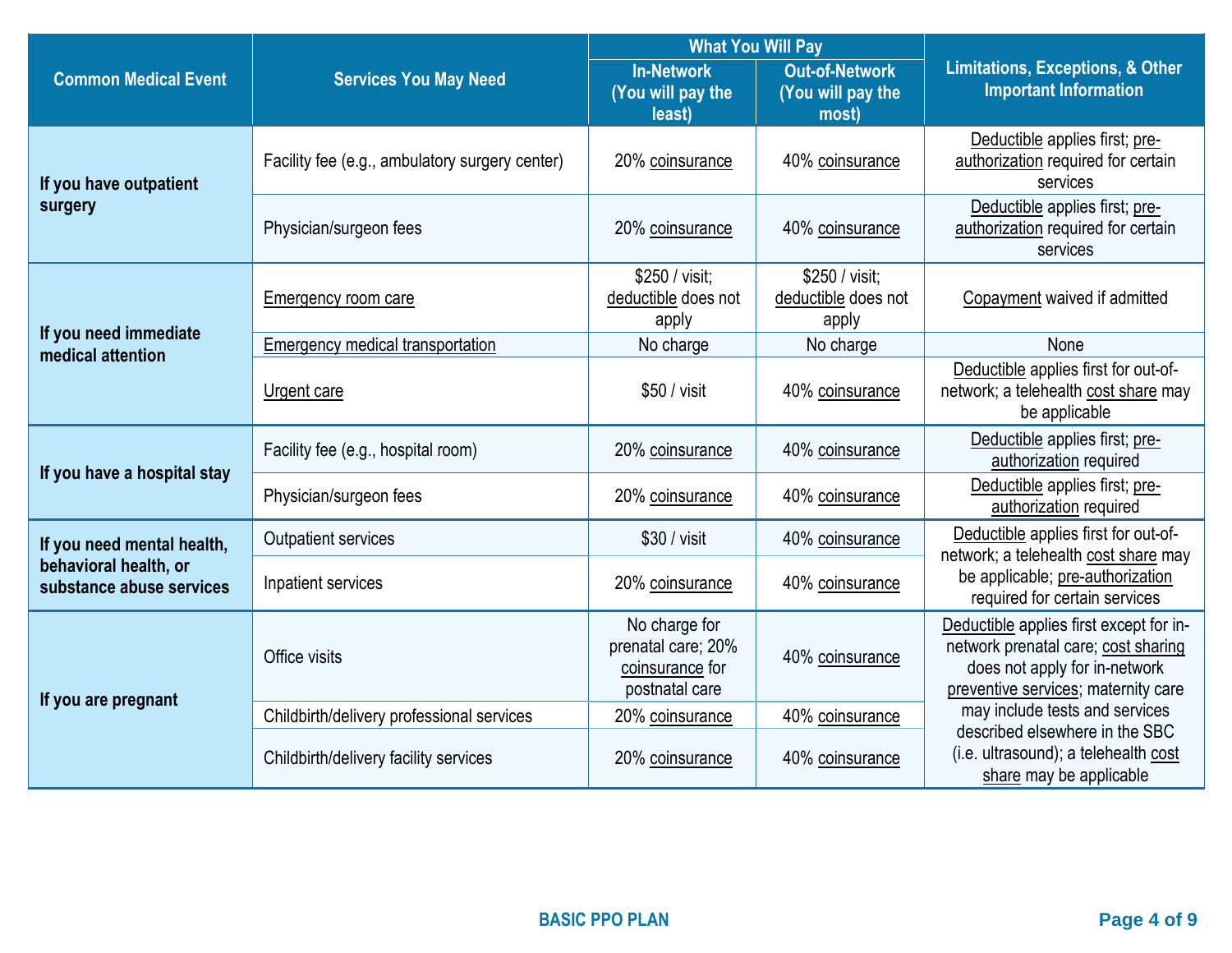|                                                                      |                                |                                                                                       | <b>What You Will Pay</b>                                                                 |                                                                                                                                                                                                                                                                                                                                                                                                                         |  |
|----------------------------------------------------------------------|--------------------------------|---------------------------------------------------------------------------------------|------------------------------------------------------------------------------------------|-------------------------------------------------------------------------------------------------------------------------------------------------------------------------------------------------------------------------------------------------------------------------------------------------------------------------------------------------------------------------------------------------------------------------|--|
| <b>Common Medical Event</b>                                          | <b>Services You May Need</b>   | <b>In-Network</b><br>(You will pay the<br>least)                                      | <b>Out-of-Network</b><br>(You will pay the<br>most)                                      | <b>Limitations, Exceptions, &amp; Other</b><br><b>Important Information</b>                                                                                                                                                                                                                                                                                                                                             |  |
|                                                                      | Home health care               | 20% coinsurance                                                                       | 40% coinsurance                                                                          | Deductible applies first; pre-<br>authorization required                                                                                                                                                                                                                                                                                                                                                                |  |
|                                                                      | <b>Rehabilitation services</b> | \$30 / visit for<br>outpatient services;<br>20% coinsurance for<br>inpatient services | 40% coinsurance for<br>outpatient services;<br>40% coinsurance for<br>inpatient services | Deductible applies first except for in-<br>network outpatient services; limited to<br>60 outpatient visits per plan year<br>(other than for autism, home health<br>care, and speech therapy); limited to<br>100 days (combined with chronic<br>disease hospitals and skilled nursing<br>facilities) per plan year; a telehealth<br>cost share may be applicable; pre-<br>authorization required for certain<br>services |  |
| If you need help recovering<br>or have other special health<br>needs | <b>Habilitation services</b>   | \$30 / visit                                                                          | 40% coinsurance                                                                          | Deductible applies first for out-of-<br>network; outpatient rehabilitation<br>therapy coverage limits apply; in-<br>network cost share and coverage<br>limits waived for early intervention<br>services for eligible children; a<br>telehealth cost share may be<br>applicable                                                                                                                                          |  |
|                                                                      | <b>Skilled nursing care</b>    | 20% coinsurance                                                                       | 40% coinsurance                                                                          | Deductible applies first; limited to 100<br>days (combined with chronic disease<br>and rehabilitation hospitals) per plan<br>year; pre-authorization required                                                                                                                                                                                                                                                           |  |
|                                                                      | Durable medical equipment      | 20% coinsurance                                                                       | 40% coinsurance                                                                          | Deductible applies first; in-network<br>cost share waived for one breast<br>pump per birth                                                                                                                                                                                                                                                                                                                              |  |
|                                                                      | Hospice services               | No charge                                                                             | 40% coinsurance                                                                          | Deductible applies first for out-of-<br>network; pre-authorization required for<br>certain services                                                                                                                                                                                                                                                                                                                     |  |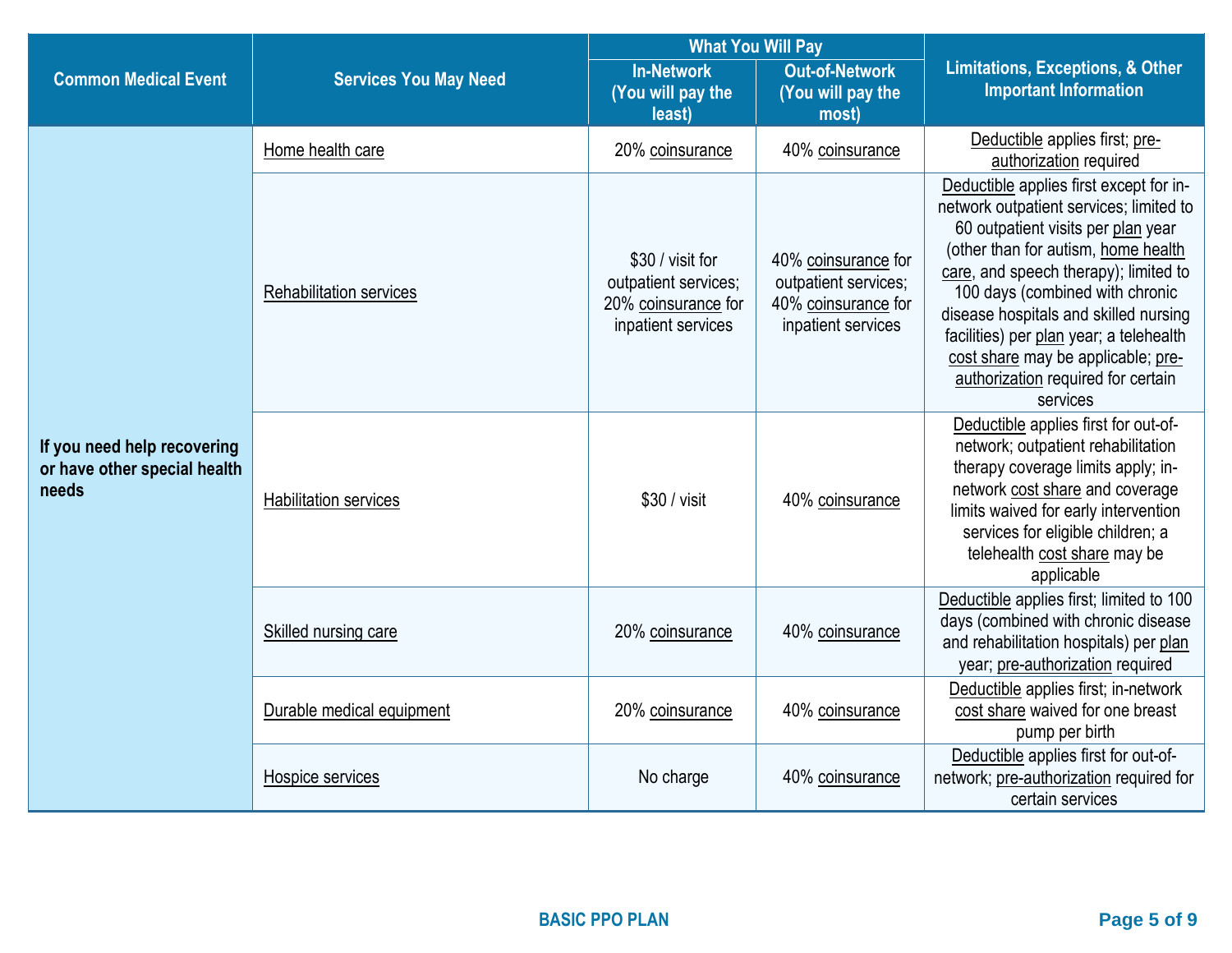|                             |                              |                                                                          | <b>What You Will Pay</b>                                                       |                                                                                              |  |
|-----------------------------|------------------------------|--------------------------------------------------------------------------|--------------------------------------------------------------------------------|----------------------------------------------------------------------------------------------|--|
| <b>Common Medical Event</b> | <b>Services You May Need</b> | <b>In-Network</b><br>(You will pay the<br>least)                         | <b>Out-of-Network</b><br>(You will pay the<br>most)                            | Limitations, Exceptions, & Other<br><b>Important Information</b>                             |  |
|                             | Children's eye exam          | No charge                                                                | 40% coinsurance                                                                | Deductible applies first for out-of-<br>network; limited to one exam per<br><u>plan</u> year |  |
| If your child needs dental  | Children's glasses           | Not covered                                                              | Not covered                                                                    | None                                                                                         |  |
| or eye care                 | Children's dental check-up   | No charge for<br>members with a cleft<br>palate / cleft lip<br>condition | 40% coinsurance for<br>members with a cleft<br>palate / cleft lip<br>condition | Deductible applies first for out-of-<br>network; limited to members under<br>age 18          |  |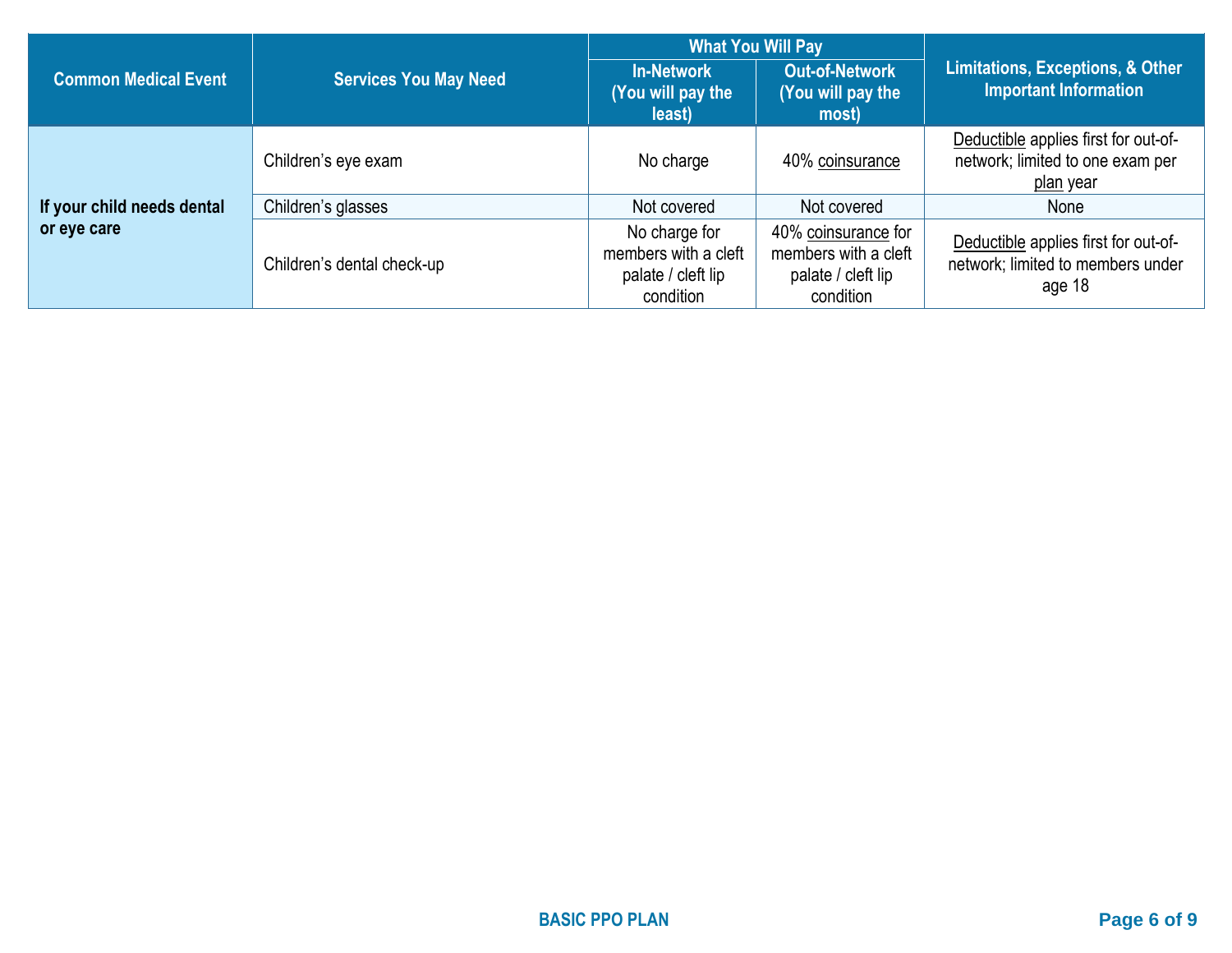## **Excluded Services & Other Covered Services:**

|                        | Services Your Plan Generally Does NOT Cover (Check your policy or plan document for more information and a list of any other excluded services.) |           |                                                                                     |                        |                                                                                                         |
|------------------------|--------------------------------------------------------------------------------------------------------------------------------------------------|-----------|-------------------------------------------------------------------------------------|------------------------|---------------------------------------------------------------------------------------------------------|
| $\bullet$<br>$\bullet$ | Abortion and other services that are not in keeping<br>with the teachings of the Catholic church<br>Children's glasses<br>Cosmetic surgery       | $\bullet$ | Dental care (Adult)<br>Long-term care                                               | $\bullet$              | Private-duty nursing<br>Weight loss programs                                                            |
|                        | Other Covered Services (Limitations may apply to these services. This isn't a complete list. Please see your plan document.)                     |           |                                                                                     |                        |                                                                                                         |
|                        | Acupuncture (12 visits per plan year)<br>Bariatric surgery                                                                                       | $\bullet$ | Infertility treatment (coverage for diagnosis and<br>some treatment per guidelines) | $\bullet$<br>$\bullet$ | Routine eye care - adult (one exam per plan year)<br>Routine foot care (only for patients with systemic |
|                        | Chiropractic care (18 visits per plan year)<br>Hearing aids (\$2,000 per ear every 36 months for<br>members age 21 or younger)                   |           | Non-emergency care when traveling outside the<br>U.S.                               |                        | circulatory disease)                                                                                    |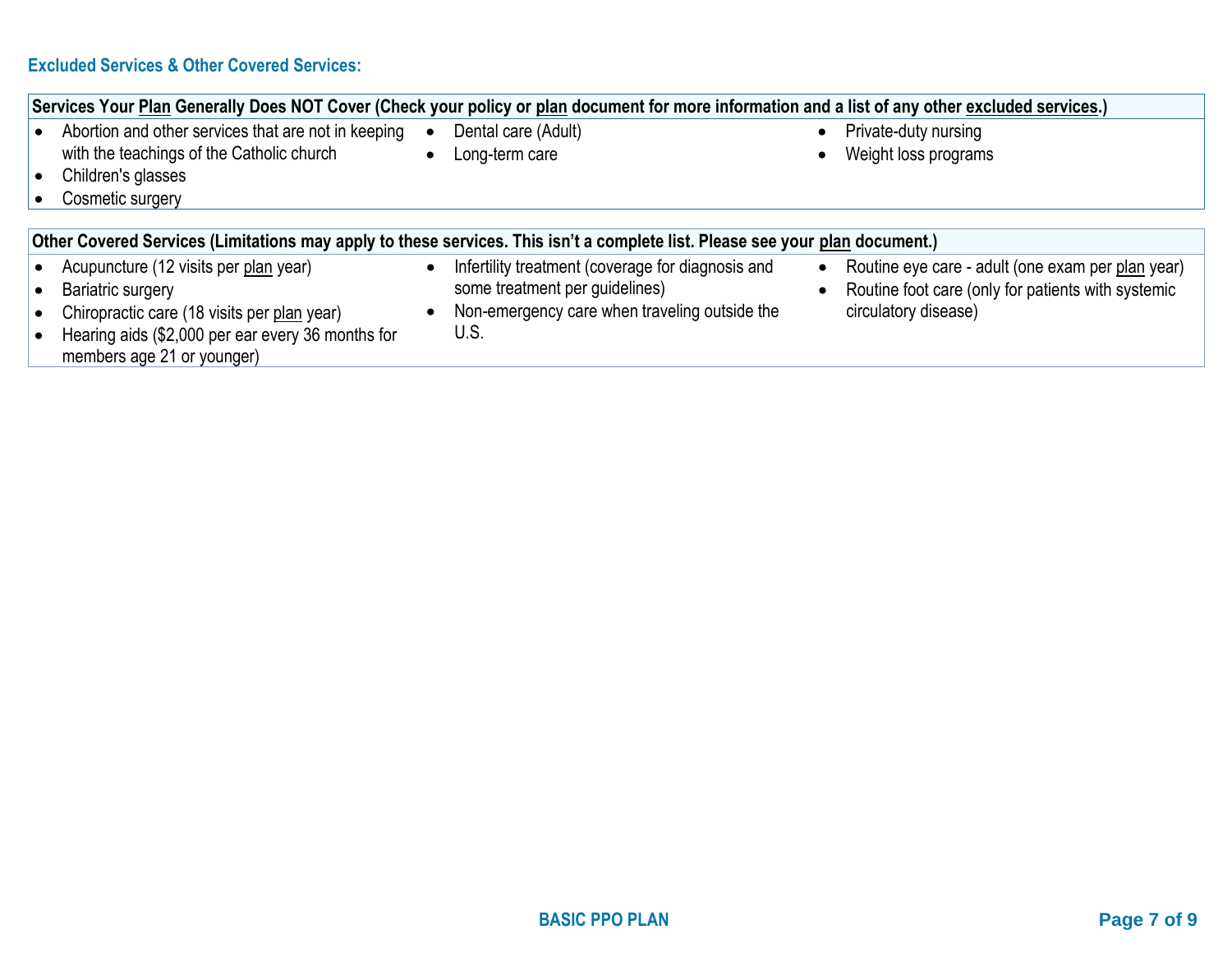Your Rights to Continue Coverage: There are agencies that can help if you want to continue your coverage after it ends. The contact information for those agencies is: the U.S. Department of Labor, Employee Benefits Security Administration at 1-866-444-EBSA (3272) or [www.dol.gov/ebsa/healthreform](http://www.dol.gov/ebsa/healthreform) and the U.S. Department of Health and Human Services at 1-877-267-2323 x61565 or [www.cciio.cms.gov.](http://www.cciio.cms.gov/) Your state insurance department might also be able to help. If you are a Massachusetts resident, you can contact the Massachusetts Division of Insurance at 1-877-563-4467 or [www.mass.gov/doi.](http://www.mass.gov/doi) Other coverage options may be available to you too, including buying individual insurance coverage through the Health Insurance Marketplace. For more information about the Marketplace, visit [www.HealthCare.gov](http://www.healthcare.gov/) or call 1-800-318-2596. For more information about possibly buying individual coverage through a state exchange, you can contact your state's marketplace, if applicable. If you are a Massachusetts resident, contact the Massachusetts Health Connector by visiting [www.mahealthconnector.org.](http://www.mahealthconnector.org/) For more information on your rights to continue your employer coverage, contact your plan sponsor. (A plan sponsor is usually the member's employer or organization that provides group health coverage to the member.)

Your Grievance and Appeals Rights: There are agencies that can help if you have a complaint against your plan for a denial of a claim. This complaint is called a grievance or appeal. For more information about your rights, look at the explanation of benefits you will receive for that medical claim. Your plan documents also provide complete information on how to submit a claim, appeal, or a grievance for any reason to your plan. For more information about your rights, this notice, or assistance, call 1-800-832-3871 or contact your plan sponsor. (A plan sponsor is usually the member's employer or organization that provides group health coverage to the member.)

## **Does this plan provide Minimum Essential Coverage? Yes.**

Minimum Essential Coverage generally includes plans, health insurance available through the Marketplace or other individual market policies, Medicare, Medicaid, CHIP, TRICARE, and certain other coverage. If you are eligible for certain types of Minimum Essential Coverage, you may not be eligible for the premium tax credit.

## **Does this plan meet the Minimum Value Standards? Yes.**

If your plan doesn't meet the Minimum Value Standards, you may be eligible for a premium tax credit to help you pay for a plan through the Marketplace.

**Disclaimer:** This document contains only a partial description of the benefits, limitations, exclusions and other provisions of this health care plan. It is not a policy. It is a general overview only. It does not provide all the details of this coverage, including benefits, exclusions and policy limitations. In the event there are discrepancies between this document and the policy, the terms and conditions of the policy will govern.

*To see examples of how this plan might cover costs for a sample medical situation, see the next section.*